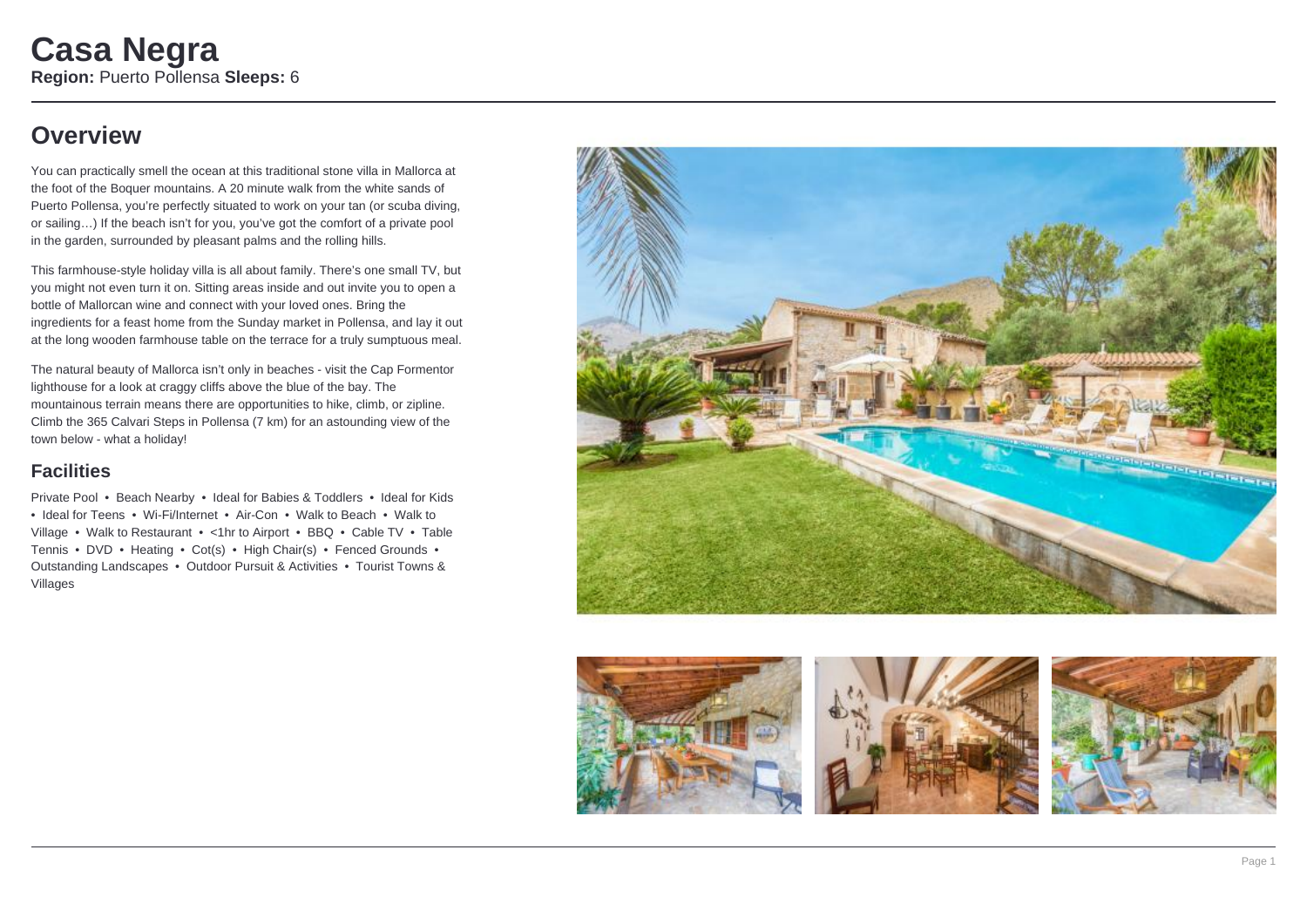## **Interior & Grounds**

### **The Villa**

Casa Negra is a large and traditional Mallorcan villa, surrounded by mature gardens and uniquely set within walking distance to the beach and amenities of Puerto Pollensa. There are 3 bedrooms and 2 bathrooms, and it can accommodate up to 6 people

#### Ground Floor

- Fully equipped kitchen
- Open plan lounge
- Dining facilities
- Family bathroom

### First Floor

- Bedroom with twin single beds
- Bedroom with twin single beds
- Bedroom with double bed
- Family bathroom

#### Exterior Grounds

- Private swimming pool (8x4m, depth: 1m 2m)
- Sun loungers & parasols
- Outdoor lounge & dining area
- Large patio & garden area
- Barbecue

#### **Additional Facilities**

- Wi-Fi connection
- Air conditioning in bedrooms (set on a timer between 2pm-4pm & 8pm-8am)
- TV & DVD
- Central heating (extra cost, see T&Cs)
- Travel cot & highchair available on request
- Table Tennis
- Private parking

Registration Number: ETV-0015







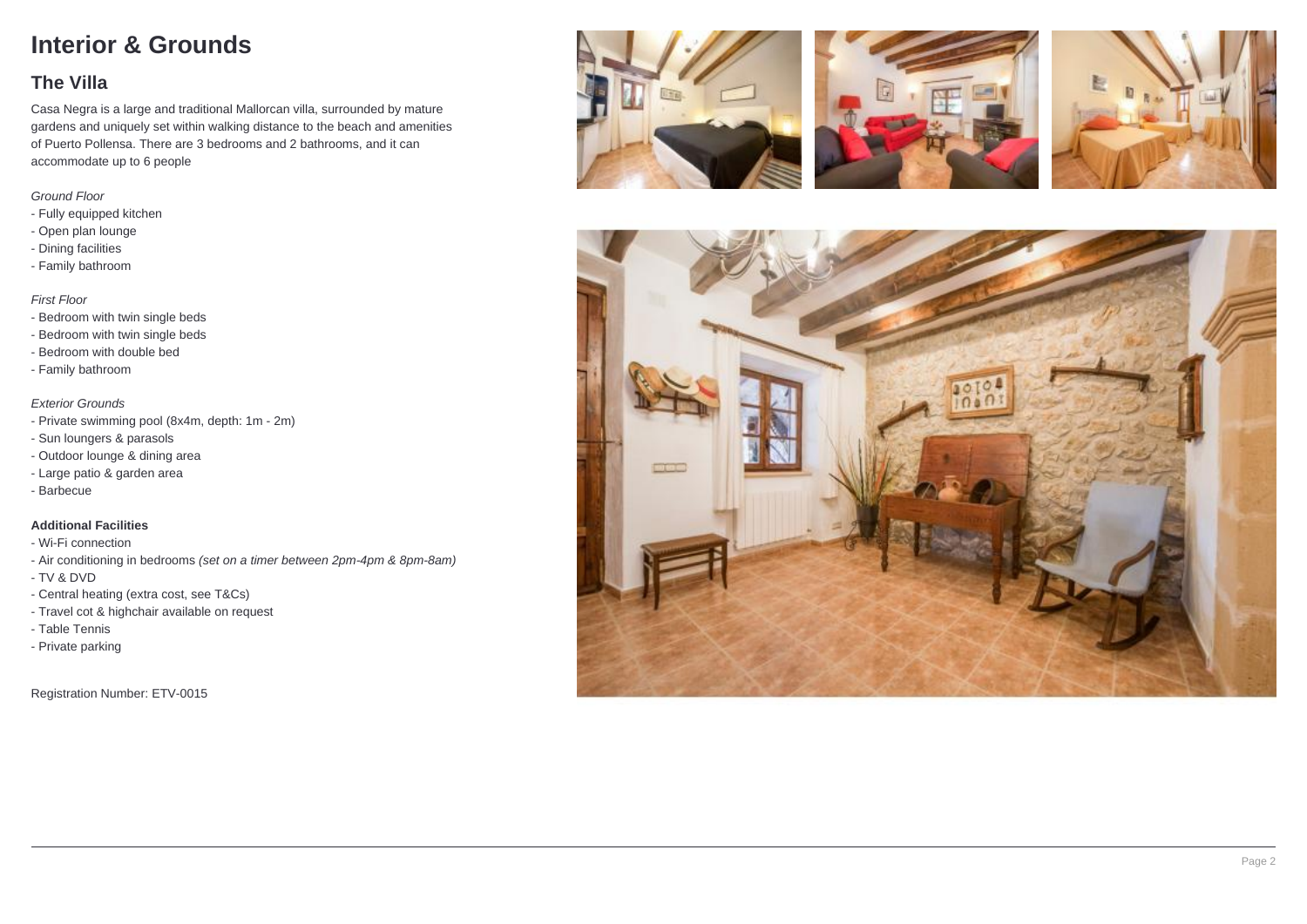## **Location & Local Information**

The property is located close to the beautiful bay of Puerto Pollensa, and a short drive to the historic town of Pollensa and Cala San Vicente.

Puerto Pollensa has a wonderful long sand beach, perfect for families due to the shallow waters there. Cafes, restaurants, ice cream shops and bars line the beach, along with water sport facilities.

Pollensa has everything you need for a wonderful holiday, situated inland from some of Spain's finest sand beaches. The town itself centres around beautiful cobbled streets leading to a traditional church.

Wander the streets that lead to the church to discover traditional outlets selling a range of foods, arts and crafts as well as cafes, restaurants and bars. The highlight of the week is the authentic and traditional market that occurs every Sunday morning. Get there early to secure the freshest fruit, vegetables, meat and fish.

The Calvari steps provide the best view of the local area, but be warned that to get to the top you have to climb 365 of them. However, the climb is worth it and the views definitely do not disappoint.

### **Local Amenities**

| Nearest Airport            | Palma de Mallorca Airport<br>(66 km)    |
|----------------------------|-----------------------------------------|
| <b>Nearest Ferry Port</b>  | <b>Alcudia Ferry Port</b><br>(13 km)    |
| Nearest Village            | Las Palmeras<br>(800 m)                 |
| <b>Nearest Town/City</b>   | Port de Pollensa<br>(3 km)              |
| Nearest Restaurant         | <b>Stefanos Restaurant</b><br>(950 m)   |
| Nearest Bar/Pub            | <b>Stefanos Cocktail Bar</b><br>(950 m) |
| <b>Nearest Supermarket</b> | Eroski<br>(1 km)                        |

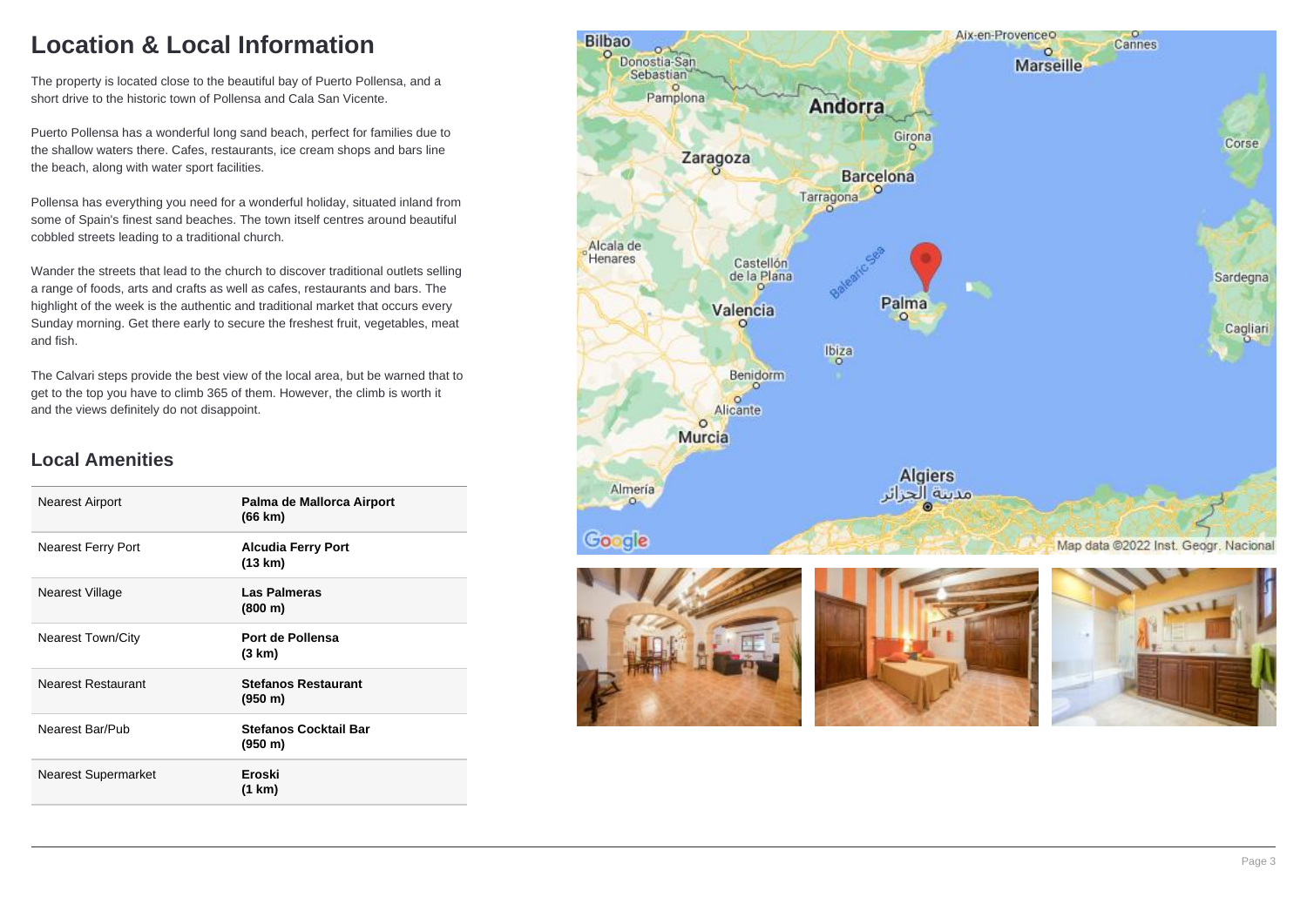| Nearest Beach         | Port de Pollensa Beach<br>$(2 \text{ km})$ |
|-----------------------|--------------------------------------------|
| Nearest Golf          | <b>Pollensa Golf Club</b><br>(10 km)       |
| <b>Nearest Tennis</b> | Eu Moll Tennis Club<br>$(2 \text{ km})$    |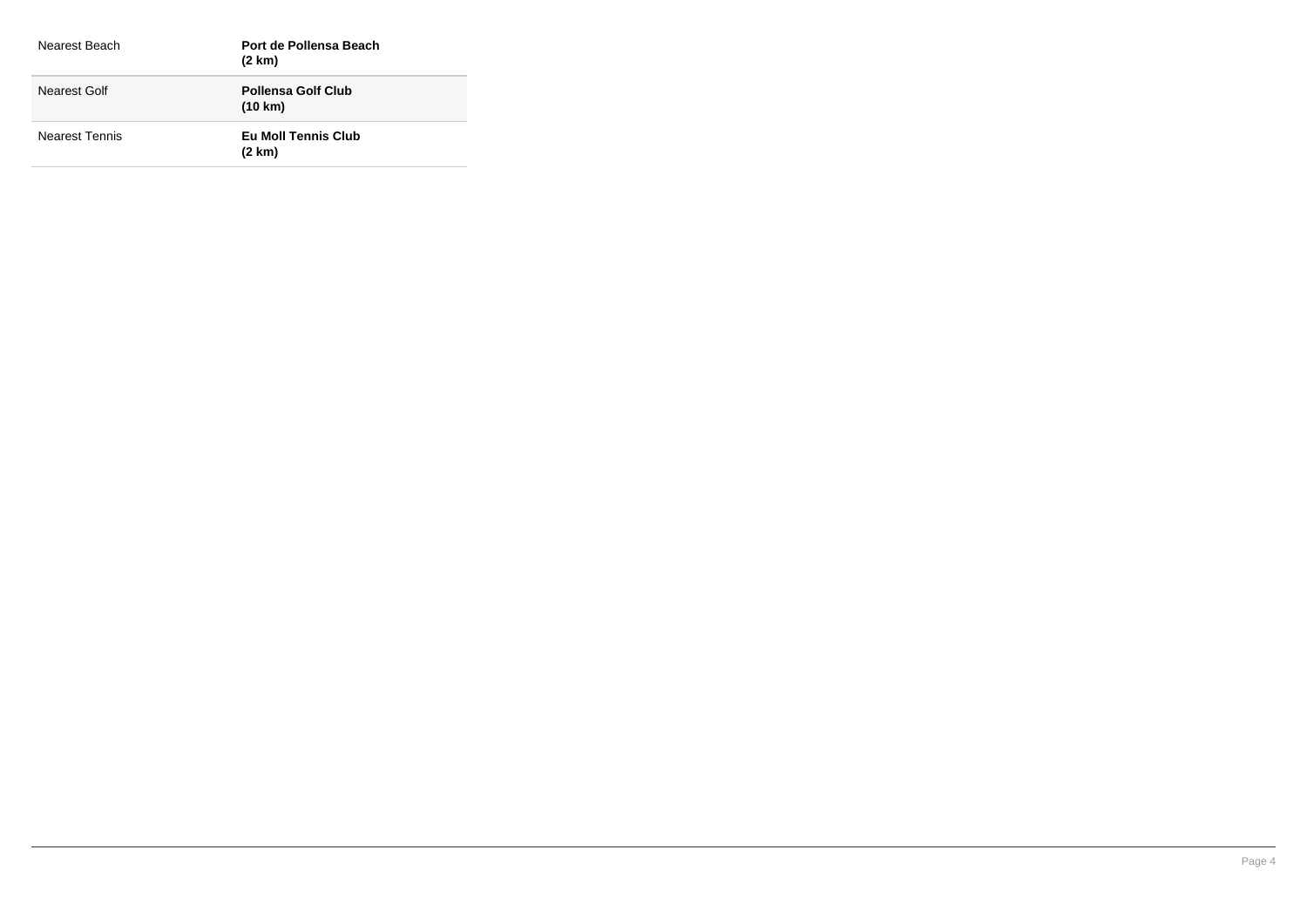## **What Oliver loves…**

- This villa in Mallorca is less than 2km from the gorgeous white beach, restaurants are even closer!
- A welcome basket with basic breakfast essentials (tea, coffee, bread, milk and jam) are included

## **What you should know…**

- Though you can walk from this residential area to amenities in Puerto Pollensa, you may want a car to explore the region!
- Air Conditioning is running from 2pm to 4pm & from 8pm to 8am
- In late July each year, the Moors and Christians Festival takes place in Pollensa with a week of festivities culminating in the carnival on the 2nd of August. During this period visitors can expect loud music and celebrations into the night, especially on the 2nd of August.